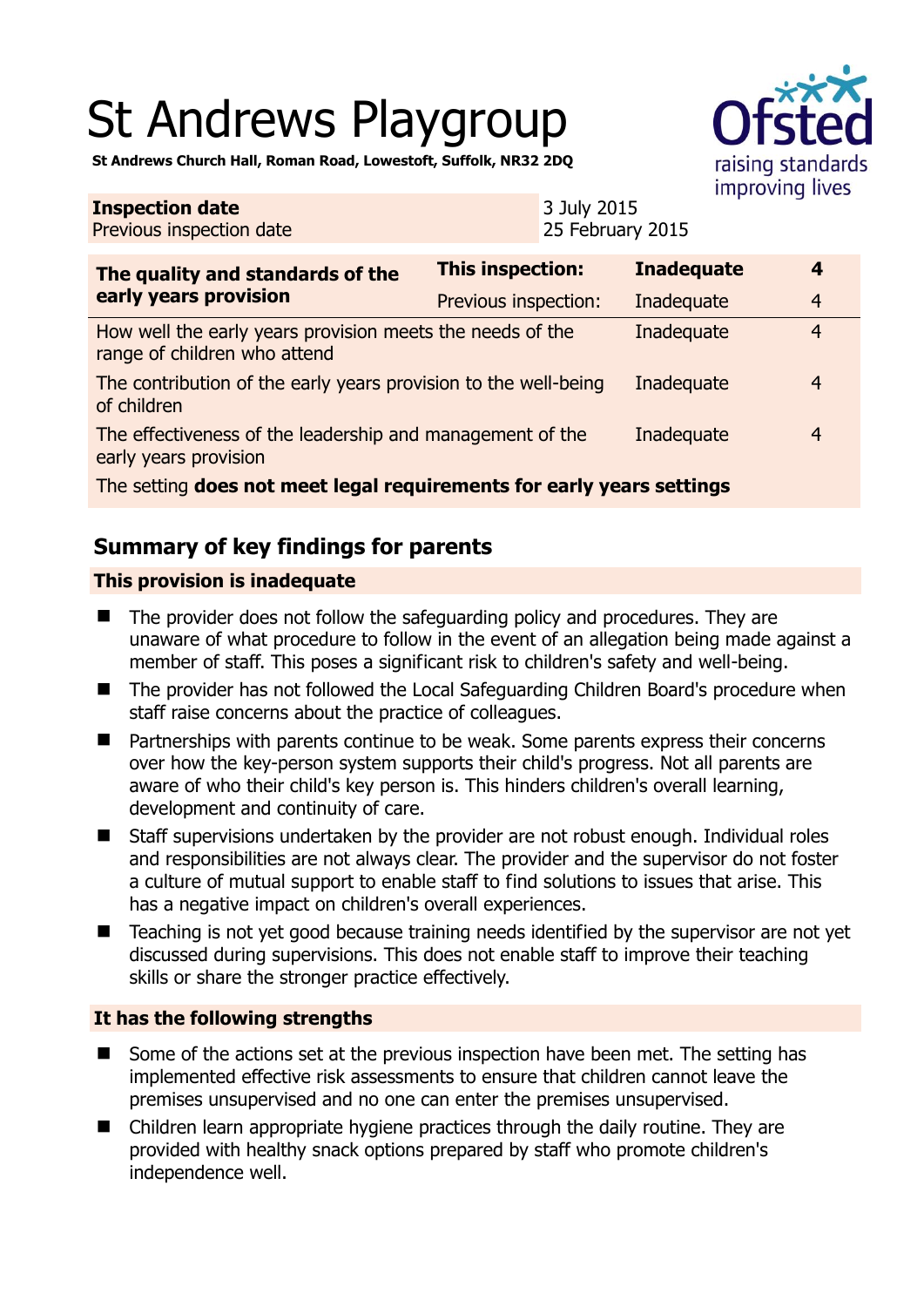# **What the setting needs to do to improve further**

# **The provision is inadequate and Ofsted intends to take the following enforcement action:**

We will issue a Welfare Requirements Notice requiring the provider to:

ensure that safeguarding policy and procedures, in line with the guidance of the Local Safeguarding Children Board, are understood and followed; with particular regard to the action to be taken in the event of an allegation against a member of staff

ensure all staff are effectively supervised and have the necessary support, coaching and training to improve their personal effectiveness, resolve problems that arise in the team and develop a culture of mutual support.

# **To meet the requirements of the Early Years Foundation Stage the provider must:**

- $\blacksquare$  improve the quality and consistency of teaching, implementing a challenging and enjoyable learning experience for each child in all the areas of learning and development, to raise children's levels of achievement as they prepare for their future learning and school
- ensure the key-person system is fully embedded in practice and all parents know who their child's key person is so that continuity of care is ensured
- ensure that the two-way follow of information is effective in involving parents fully in their children's care, learning and development, ensuring that the needs of all children are known and met.

### **To meet the requirements of the Childcare Register the provider must:**

**E** ensure that the lead practitioner responsible for ensuring the safety and welfare of the children liaises with the Local Safeguarding Children Board and Director of Children's Services as appropriate (compulsory part of the Childcare Register).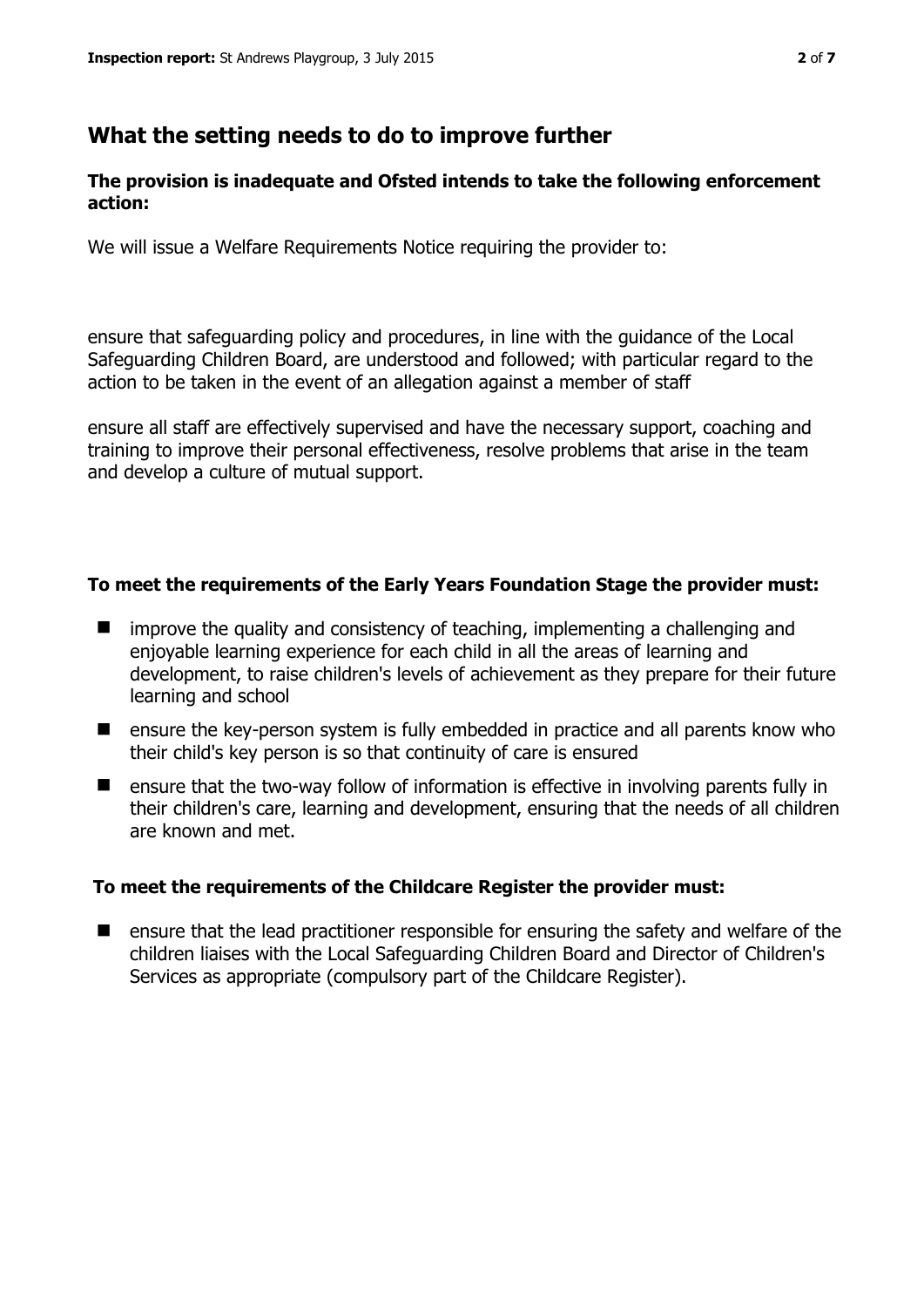# **Inspection activities**

- The inspector observed activities in the main room and in the outside play space.
- The inspector conducted a joint observation with the supervisor.
- The inspector held discussions with all staff during the inspection and with children at appropriate times.
- The inspector checked evidence of staff suitability. The inspector sampled a range of documentation, including policies, planning and children's assessment records.
- The inspector held a meeting with the management committee as the registered provider.

# **Inspector**

Kerr Cobbett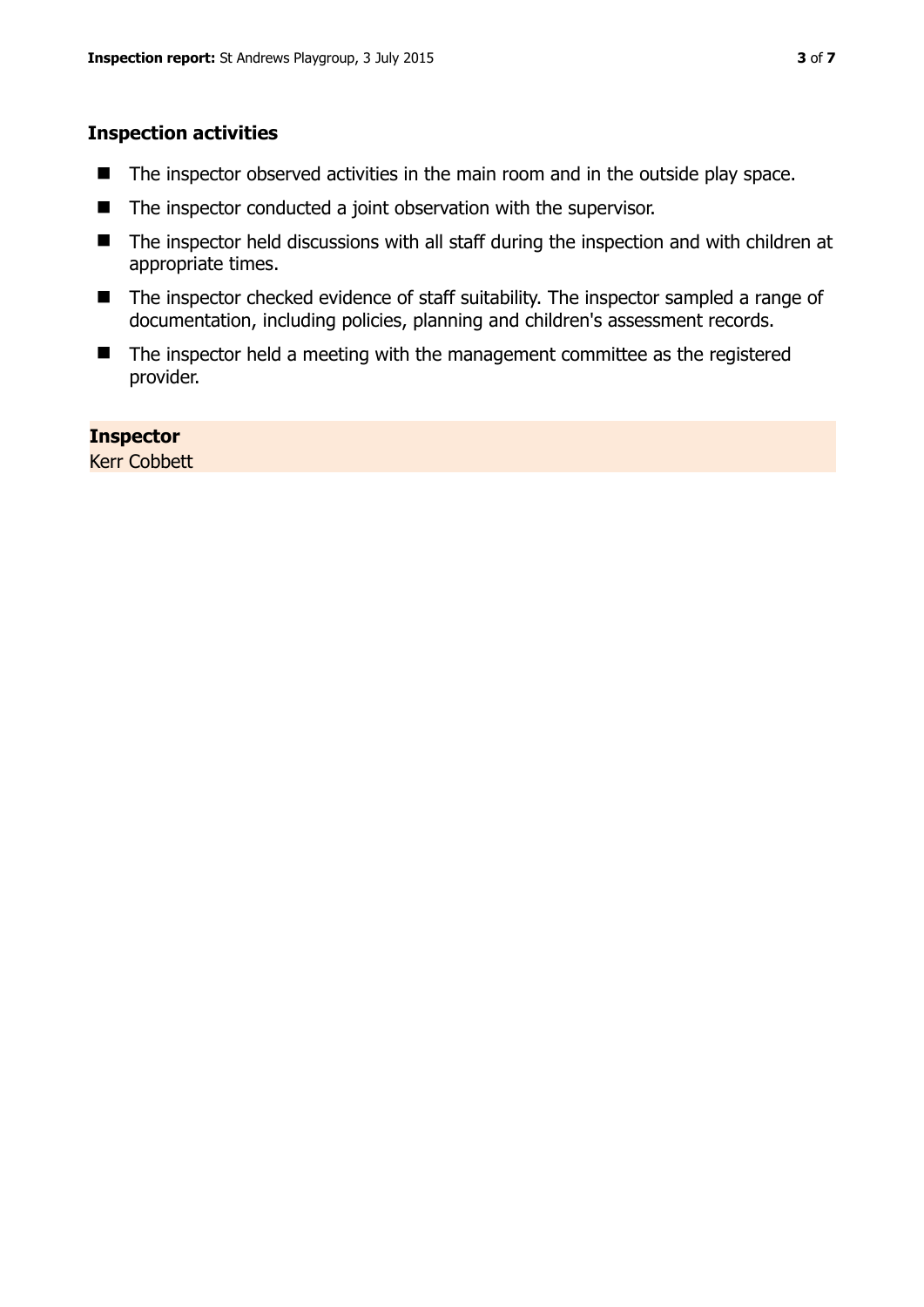# **Inspection findings**

# **How well the early years provision meets the needs of the range of children who attend. This is inadequate**

The quality of teaching continues to be inconsistent. Despite the supervisor's attempt to implement some new strategies to improve teaching, this remains weak. Not all children are fully supported in making good progress to ensure they are fully prepared for future learning, including the move to school. While some staff can extend children's learning and offer support in achieving, other staff are less skilled. They are not always confident in identifying the learning potential in some activities. During small construction play, children are not encouraged to share their more creative ideas. Staff do not consider offering further resources to support this. Children's emerging interests in their play, such as the natural world, are not consistently extended or built on by staff to challenge children to make better progress. Children enjoy some activities. They demonstrate a particular interest in the outside play space where they explore water flow and initiate discussions with staff. Parents can now share information about their children upon admission into the setting. This helps children to feel settled and supports staff to gain the necessary information to assess children's starting points. However, some parents express their concerns over their children's limited progress. They are not offered guidance on how to promote their children's learning at home from the key person.

# **The contribution of the early years provision to the well-being of children is inadequate**

Children's welfare is not promoted. The lack of effective supervision means that staff are still not able to discuss sensitive issues that arise among the team. This has led to a lack of motivation among the staff, creating an environment that is not conducive to promoting children's care, learning and development. The key-person system is ineffective in promoting a positive working relationship with all parents. Some parents are not aware of who their child's key person is. This hinders the sharing of information in order to fully identify, meet and support children's ever-changing needs. Since the last inspection, some progress has been made to improve safety in the setting. Risk assessments have now been implemented effectively to ensure children cannot exit the setting unsupervised. Accidents and incidents are now reported in accordance with the requirements.

# **The effectiveness of the leadership and management of the early years provision is inadequate**

The provider has failed to meet all of the requirements of the Early Years Foundation Stage. The provider has not followed the safeguarding policy and procedures. There is insufficient understanding of the action to take in the event of an allegation being made against a member of staff. This poses a significant risk to children's safety. The provider is not aware of the Local Safeguarding Children Board's procedures. A recent concern about a member of staff's practice was not handled in line with these procedures as outlined in the setting's own documents. Some staff comment on the lack of support they feel they receive from the provider with regard to training and guidance to improve practice. This has an adverse effect on children's learning and development. The provider and manager have taken some steps to improve since the last inspection. They now ensure all records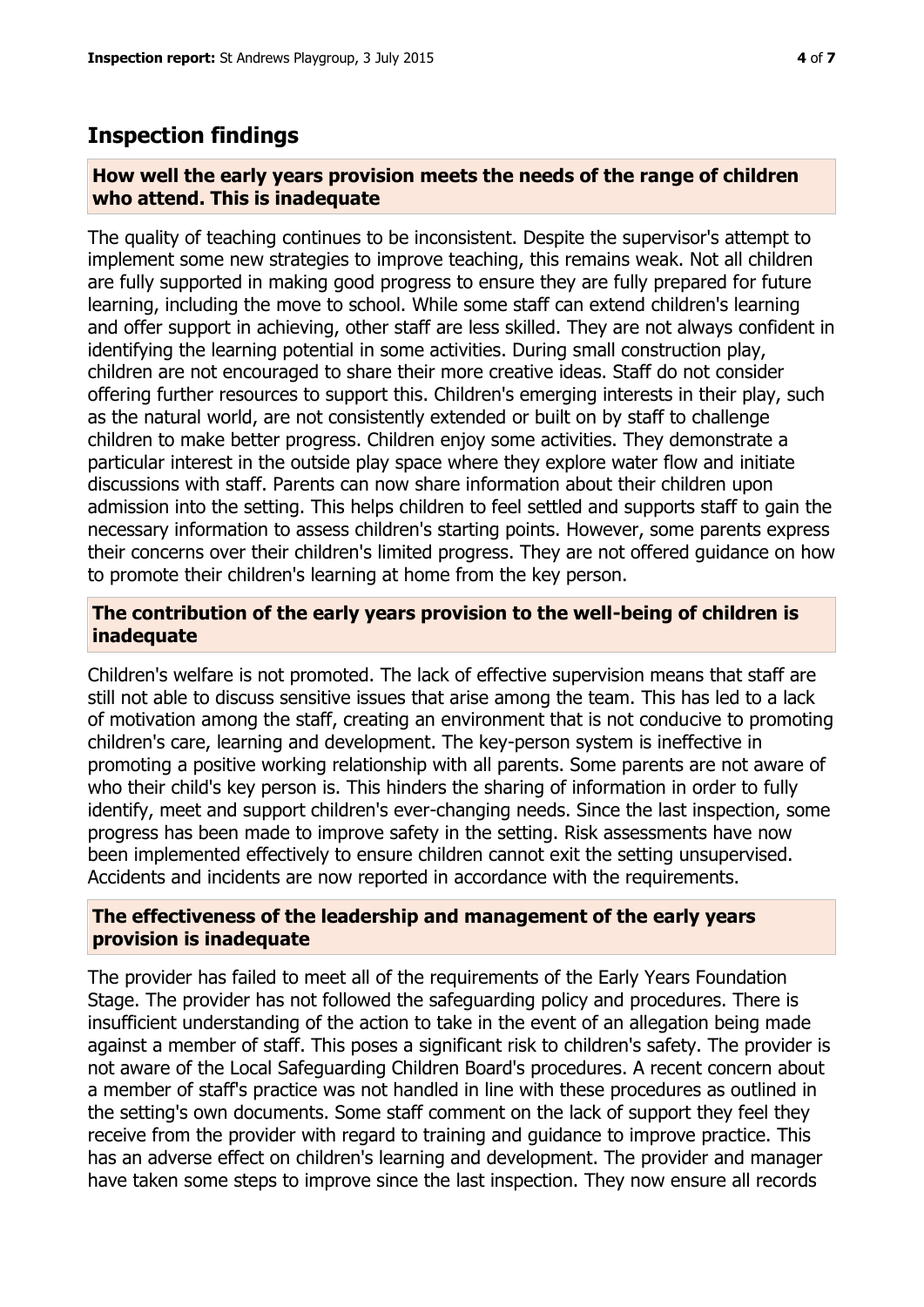which need to be seen by Ofsted are easily accessible. A complaints procedure has now been implemented. Confidential information is held securely in line with the Data Protection Act. All staff have a Disclosure and Barring Service check to demonstrate their suitability. Staff are aware of the signs and symptoms of abuse and of reporting any concerns about a child to the lead practitioner. They also have a thorough understanding of the mobile phone and camera policy. The staff have worked with the local authority to develop an action plan. This has contributed to the improvements made. However, the roles and responsibilities of the committee, supervisor and staff are still not clear. This results in continued poor practice and further weaknesses emerging.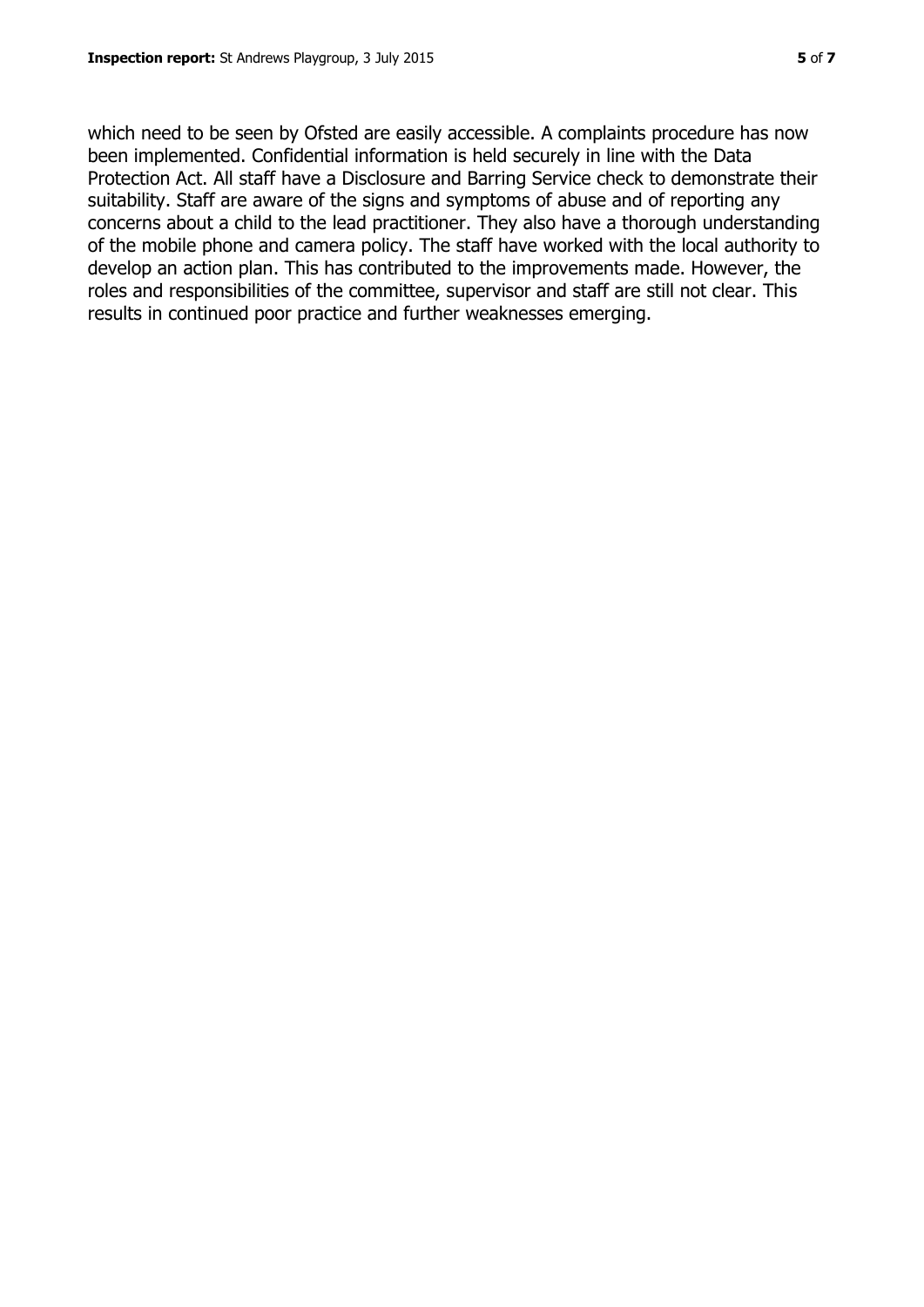# **Setting details**

| Unique reference number            | 251641                         |
|------------------------------------|--------------------------------|
| <b>Local authority</b>             | <b>Suffolk</b>                 |
| <b>Inspection number</b>           | 1008206                        |
| <b>Type of provision</b>           | Sessional provision            |
| <b>Registration category</b>       | Childcare - Non-Domestic       |
| Age range of children              | $2 - 5$                        |
| <b>Total number of places</b>      | 24                             |
| Number of children on roll         | 43                             |
| <b>Name of provider</b>            | St Andrews Playgroup Committee |
| <b>Date of previous inspection</b> | 25 February 2015               |
| <b>Telephone number</b>            | 07510624800                    |

St Andrews Playgroup was registered in 1968. It operates from a church hall in Lowestoft. The playgroup is open during term time only, Monday to Friday from 8.45am to 11.45am, and also on Monday, Tuesday and Friday afternoons from 12.30pm to 3.30pm. The setting employs seven members of staff, of whom six hold relevant qualifications at levels 2 or 3.

This inspection was carried out by Ofsted under sections 49 and 50 of the Childcare Act 2006 on the quality and standards of provision that is registered on the Early Years Register. The registered person must ensure that this provision complies with the statutory framework for children's learning, development and care, known as the Early Years Foundation Stage.

Any complaints about the inspection or the report should be made following the procedures set out in the guidance 'Complaints procedure: raising concerns and making complaints about Ofsted', which is available from Ofsted's website: www.gov.uk/government/organisations/ofsted. If you would like Ofsted to send you a copy of the guidance, please telephone 0300 123 4234, or email enquiries@ofsted.gov.uk.